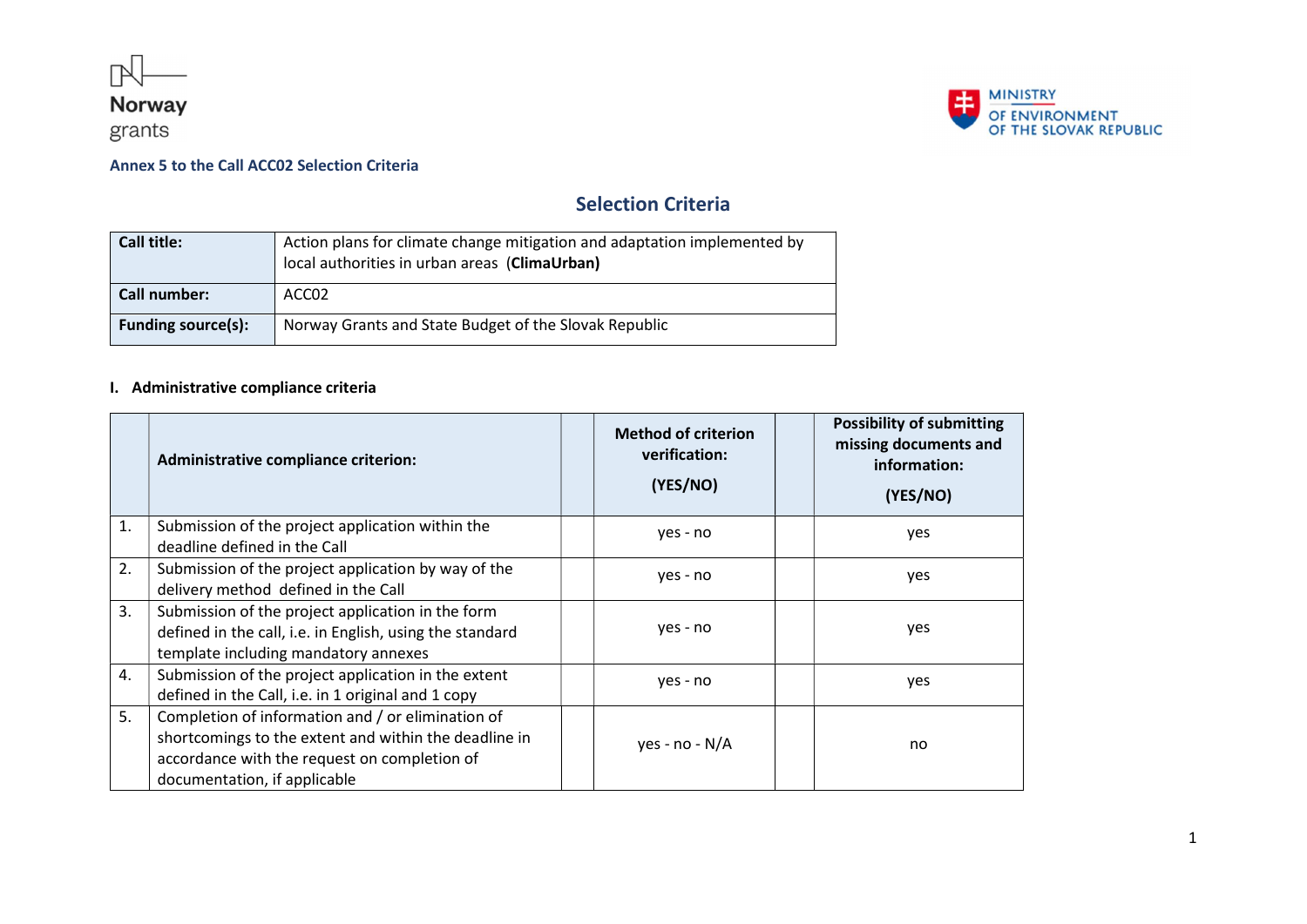

grants



## Annex 5 to the Call ACC02 Selection Criteria

### II. Eligibility criteria

|    | <b>Eligibility criterion:</b>                                                                                                                                                              | <b>Method of criterion</b><br>verification<br>(YES/NO) | <b>Missing documents and</b><br>information:<br>(YES/NO) |
|----|--------------------------------------------------------------------------------------------------------------------------------------------------------------------------------------------|--------------------------------------------------------|----------------------------------------------------------|
| 1. | Eligibility of applicant according to Chapter 1 of the Call                                                                                                                                | $yes - no$                                             | yes                                                      |
| 2. | Eligibility of partner/partners according to Chapter 1 of<br>the Call                                                                                                                      | $yes - no$                                             | yes                                                      |
| 3. | Eligibility of activities according to Chapter 4 of the Call                                                                                                                               | $yes - no$                                             | yes                                                      |
| 4. | Eligibility of project duration according to Chapter 1 of<br>the Call                                                                                                                      | $yes - no$                                             | yes                                                      |
| 5. | Setting of indicators and their target values according to<br>Chapter 2 of the Call                                                                                                        | $yes - no$                                             | yes                                                      |
| 6. | Compliance with eligible co-financing rate                                                                                                                                                 | $yes - no$                                             | yes                                                      |
| 7. | Compliance with maximum and minimum limit of the<br>Grant                                                                                                                                  | yes - no                                               | yes                                                      |
| 8. | Completion of information and / or elimination of<br>shortcomings to the extent and within the deadline in<br>accordance with the request on completion of<br>documentation, if applicable | yes - $no - N/A$                                       | no                                                       |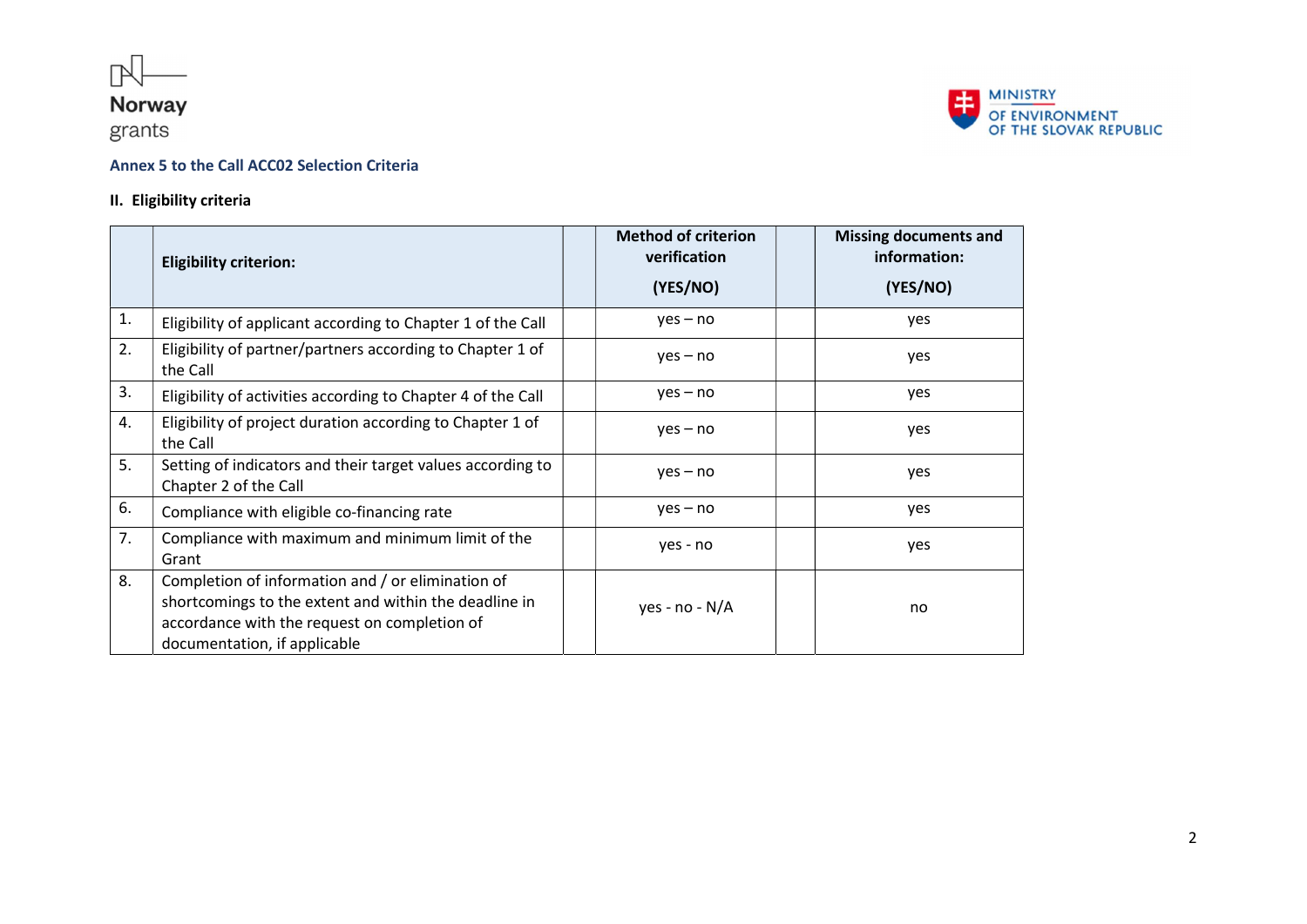

## grants

#### Annex 5 to the Call ACC02 Selection Criteria

#### III. Content related criteria



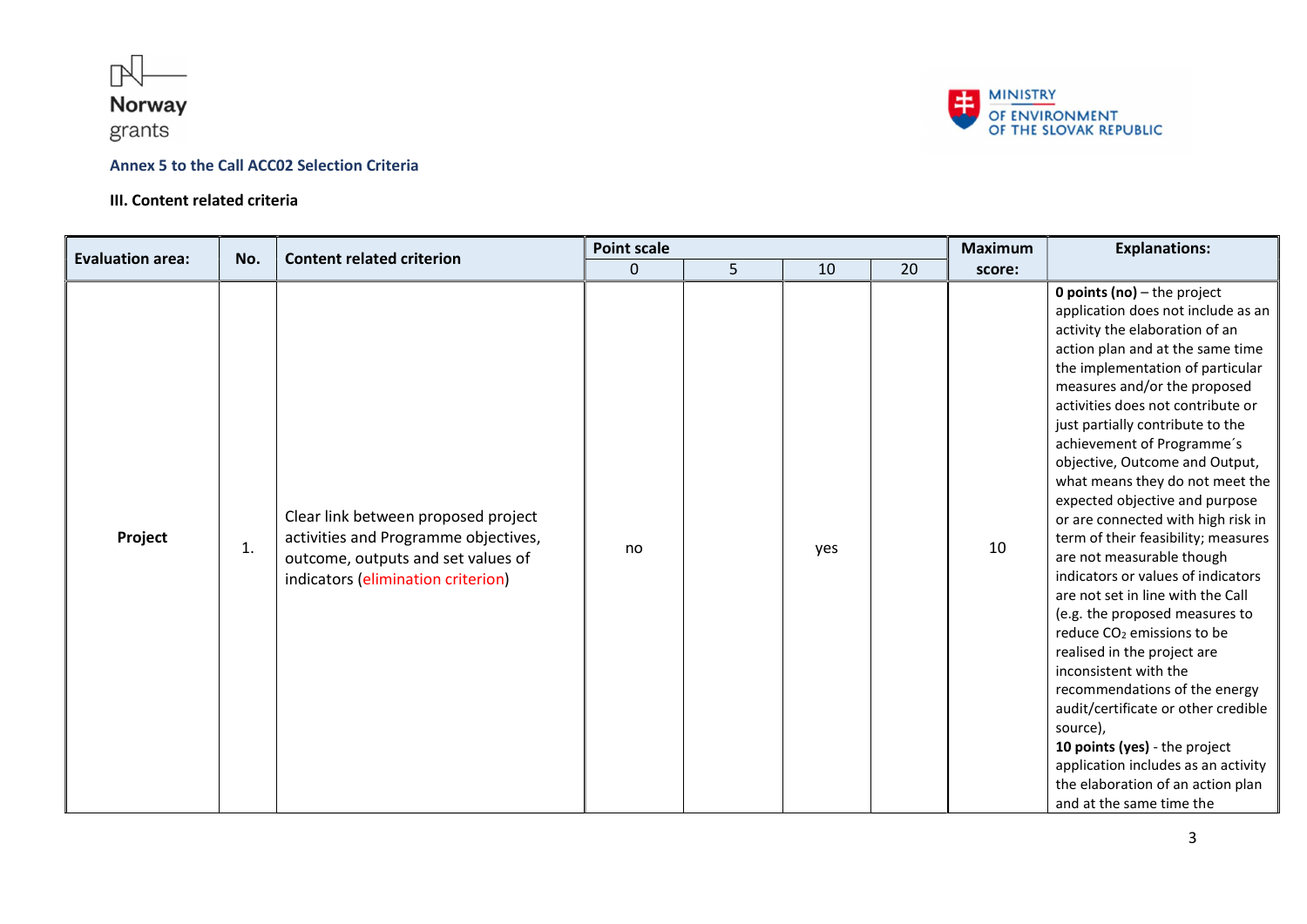





|    |                                         |    |           |     |    | implementation of particular                 |
|----|-----------------------------------------|----|-----------|-----|----|----------------------------------------------|
|    |                                         |    |           |     |    | measures on climate change                   |
|    |                                         |    |           |     |    | mitigation and adaptation. At the            |
|    |                                         |    |           |     |    | same time, the proposed                      |
|    |                                         |    |           |     |    | activities clearly contribute to the         |
|    |                                         |    |           |     |    | achievement of Programme's                   |
|    |                                         |    |           |     |    | objective, Outcome and Output,               |
|    |                                         |    |           |     |    | what means they are appropriate              |
|    |                                         |    |           |     |    | and meet the expected purpose,               |
|    |                                         |    |           |     |    | are logical connected,                       |
|    |                                         |    |           |     |    | measurable trough indicators,                |
|    |                                         |    |           |     |    | proposed measures on reducing                |
|    |                                         |    |           |     |    | CO <sub>2</sub> emissions which applicant    |
|    |                                         |    |           |     |    | plan to implement within the                 |
|    |                                         |    |           |     |    | project are in compliance with               |
|    |                                         |    |           |     |    | recommendations of energy                    |
|    |                                         |    |           |     |    | audit/certificate or other credible          |
|    |                                         |    |           |     |    | source based on which the target             |
|    |                                         |    |           |     |    | value for reducing CO <sub>2</sub> emissions |
|    |                                         |    |           |     |    | is declared as project output;               |
|    |                                         |    |           |     |    | values of indicators are set in line         |
|    |                                         |    |           |     |    | with the Call and are defined                |
|    |                                         |    |           |     |    | based on credible sources                    |
|    |                                         |    |           |     |    | (especially in case of CO <sub>2</sub> based |
|    |                                         |    |           |     |    | on energy audit                              |
|    |                                         |    |           |     |    | recommendations).                            |
|    |                                         |    |           |     |    | <b>0 points (no)</b> $-$ there is no clear   |
|    |                                         |    |           |     |    | link between selected target                 |
|    | The proposed project activities are     |    |           |     |    | group, its background situation              |
| 2. | relevant to the needs of defined target | no | partially | yes | 10 | and contribution of the project              |
|    | groups                                  |    |           |     |    | output; target groups are defined            |
|    |                                         |    |           |     |    | too generally ("all for all")                |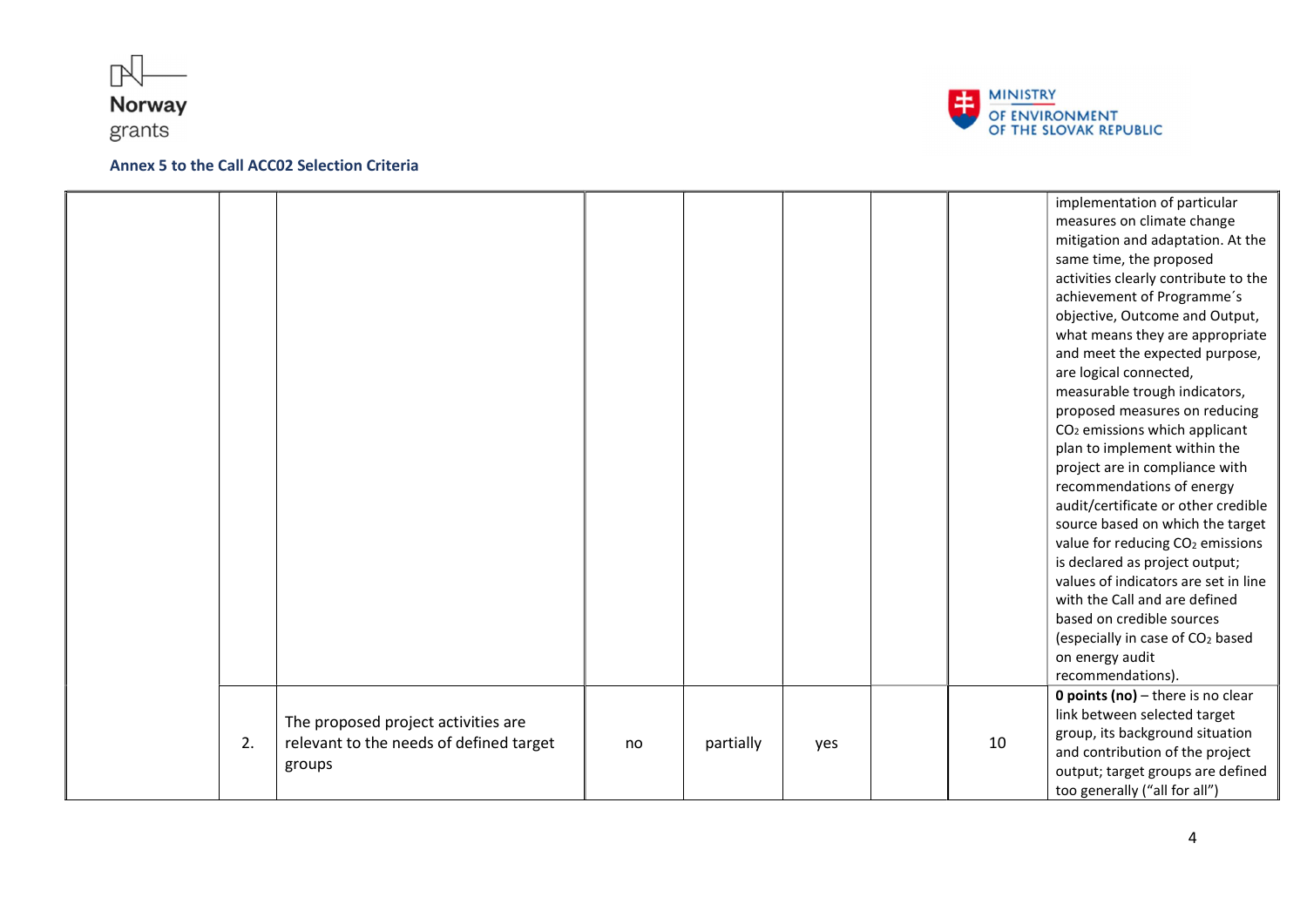





|    |                                                                                                                |     |        |      |    | 5 points (partially) - with regard<br>to the background situation and<br>the project activities the target<br>groups are selected sufficiently<br>addressing, a positive<br>contribution of project output to<br>the situation of the selected<br>target group could be expected,<br>however the direct and indirect<br>impact is not stratified enough<br>10 points (yes) $-$ with regard to<br>the background situation and the<br>project activities the target<br>groups are selected sufficiently<br>addressing, a positive<br>contribution of project output to |
|----|----------------------------------------------------------------------------------------------------------------|-----|--------|------|----|-----------------------------------------------------------------------------------------------------------------------------------------------------------------------------------------------------------------------------------------------------------------------------------------------------------------------------------------------------------------------------------------------------------------------------------------------------------------------------------------------------------------------------------------------------------------------|
|    |                                                                                                                |     |        |      |    | the situation of the selected<br>target group could be expected<br>(directly or indirectly)                                                                                                                                                                                                                                                                                                                                                                                                                                                                           |
| 3. | Potential of the applicant to implement<br>systematic measures for climate change<br>mitigation and adaptation | low | medium | high | 10 | <b>0 points (low)</b> $-$ the city has no<br>relevant development document<br>in addition to the Municipal<br>development program in line<br>with the Act on Support of<br>Regional Development as<br>amended; proposed measures<br>are based on local knowledge of<br>occurrence of phenomenon<br>without analyses of causes<br>5 points (medium) $-$ in addition<br>to the Municipal development<br>program in line with the Act on                                                                                                                                 |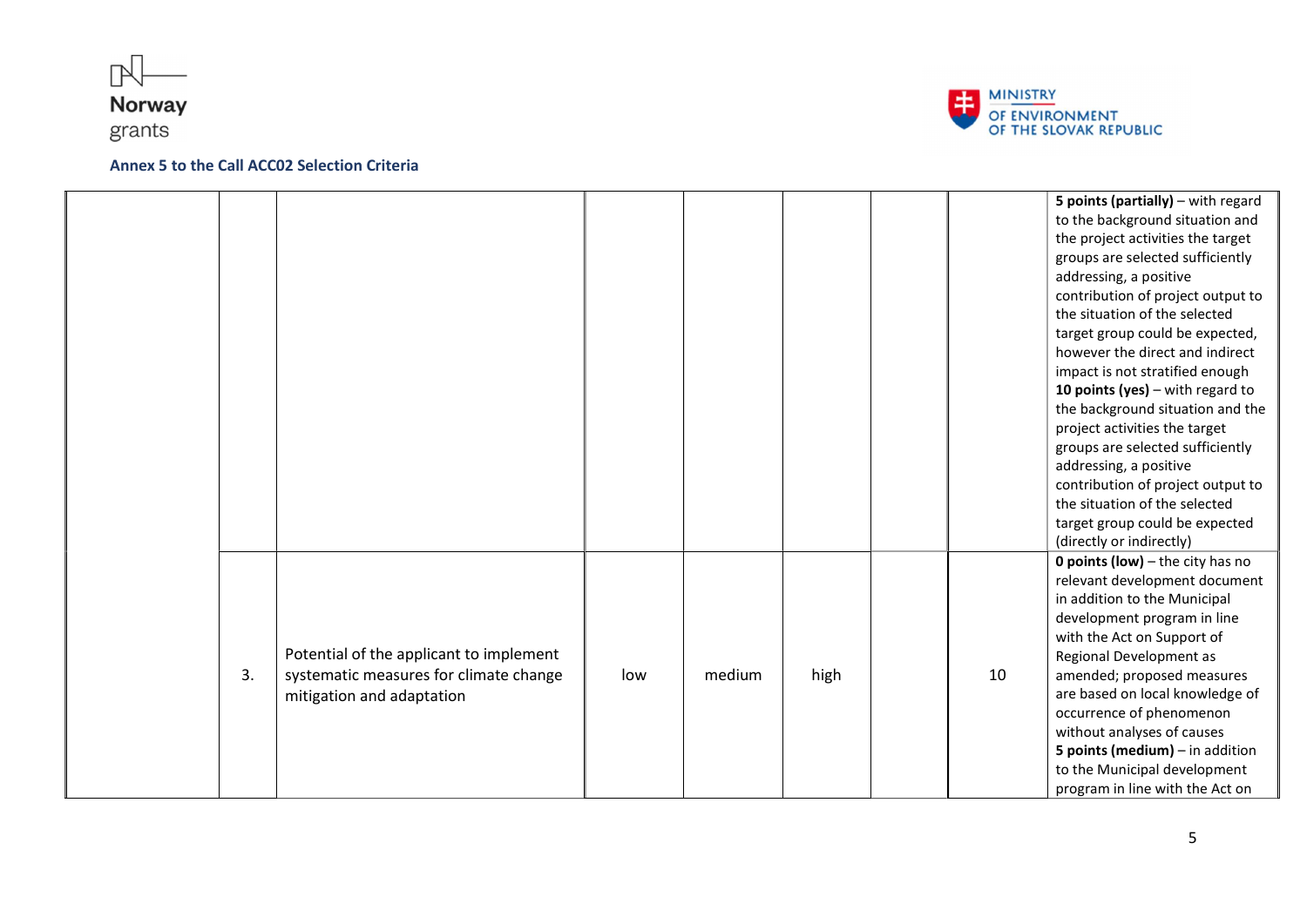





|    |                                       |     |        |      |              |    | Support of Regional Development<br>as amended the municipality has<br>other partial strategic, conceptual<br>documents (e.g. for the area of<br>climate change adaptation,<br>sustainable transport, increase of<br>energy efficiency etc.); proposed<br>measures are based on partial<br>quantitative/qualitative data<br>10 points (high) - in addition to<br>the Municipal development<br>program in line with the Act on<br>Support of Regional Development<br>as amended the municipality has<br>a complex strategy for the area of<br>climate change, proposed<br>measures are based on complex<br>analyses, modelling, mapping etc. |
|----|---------------------------------------|-----|--------|------|--------------|----|--------------------------------------------------------------------------------------------------------------------------------------------------------------------------------------------------------------------------------------------------------------------------------------------------------------------------------------------------------------------------------------------------------------------------------------------------------------------------------------------------------------------------------------------------------------------------------------------------------------------------------------------|
| 4. | Technical preparedness of the project | low | medium | high | very<br>high | 20 | <b>0 points (low)</b> - planned activities<br>are at the stage of project<br>proposal, proprietary relations<br>are not settled<br>5 points (medium) - for planned<br>activities the project<br>documentation is elaborated,<br>proprietary relations are settled<br>or partially settled<br>10 points (high) $-$ for planned<br>activities the project<br>documentation is approved,<br>proprietary relations are settled,<br>the construction permit (or other                                                                                                                                                                           |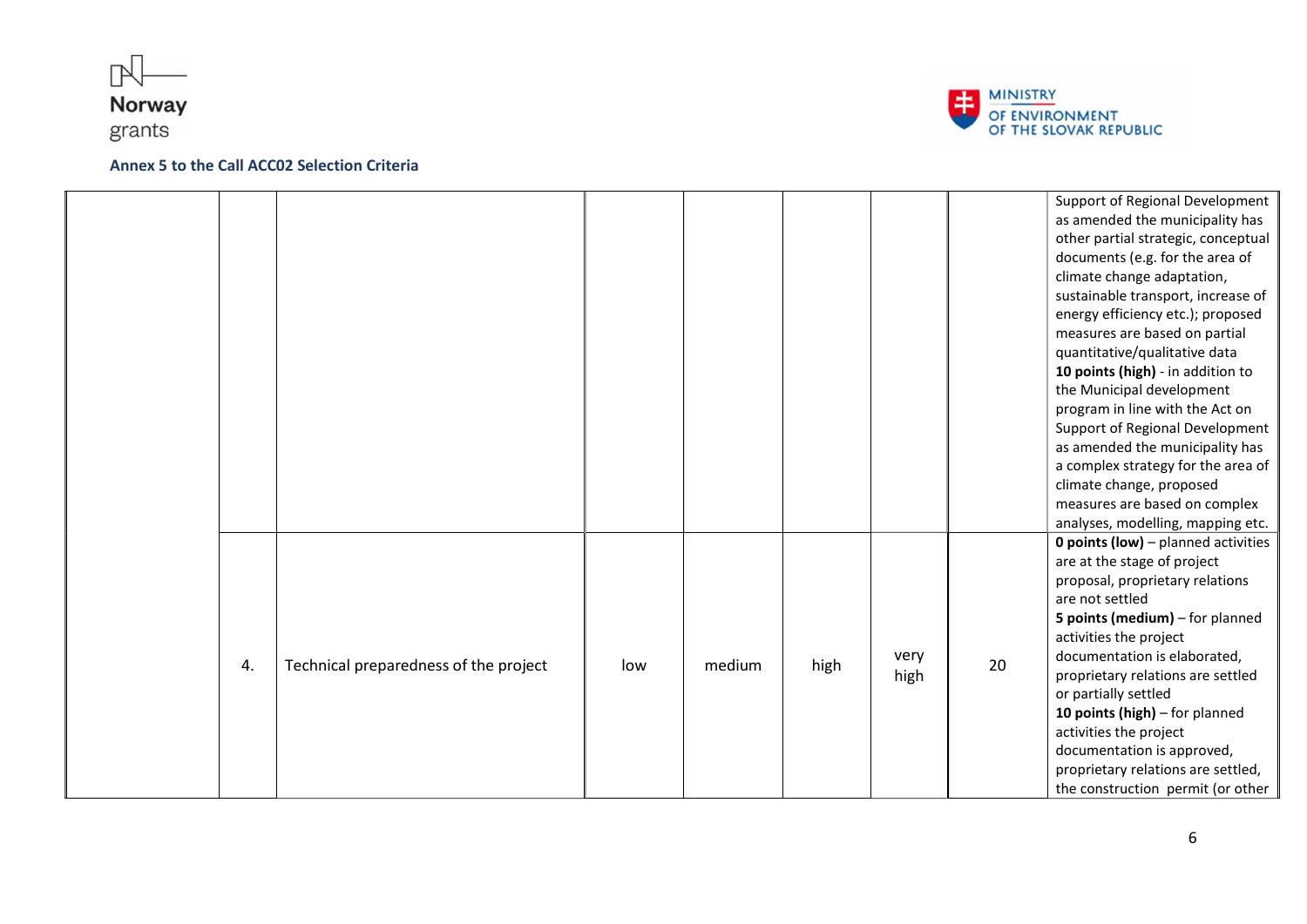





|    |                                                                                                                                               |         |       |        |      |    | relevant permits) application is<br>submitted,<br>20 points (very high) $-$ for<br>planned activities the project<br>documentation is approved,<br>proprietary relations are settled,<br>the construction permit (or other<br>relevant permits) is issued                                                                                                                                                                                                                                                                                                                                                                                                                                                                            |
|----|-----------------------------------------------------------------------------------------------------------------------------------------------|---------|-------|--------|------|----|--------------------------------------------------------------------------------------------------------------------------------------------------------------------------------------------------------------------------------------------------------------------------------------------------------------------------------------------------------------------------------------------------------------------------------------------------------------------------------------------------------------------------------------------------------------------------------------------------------------------------------------------------------------------------------------------------------------------------------------|
| 5. | Value for Money <sup>1</sup> – project contribution<br>to reducing greenhouse gas emissions<br>(CO <sub>2</sub> a CO <sub>2</sub> equivalent) | $≤1-5%$ | 6-10% | 11-30% | >31% | 20 | It is calculated as a proportion of<br>the funds allocated for particular<br>measures and the value of 150<br>and then as percentage of<br>planned target value of the<br>Outcome indicator "estimated<br>annual CO <sub>2</sub> emissions reduction<br>of supported entities (in tonnes)"<br>0 points $(51-5%)$ – project<br>contribution to reducing the GHG<br>emission is in mentioned intervals<br>5 points $(6-10%)$ – project<br>contribution to reducing the GHG<br>emission is in mentioned intervals<br>10 points $(11-30%)$ – project<br>contribution to reducing the GHG<br>emission is in mentioned intervals<br>20 points $(231%)$ - project<br>contribution to reducing the GHG<br>emission is in mentioned intervals |

 $<sup>1</sup>$  It is calculated according to the formula:</sup>

j

<sup>(</sup>amount of funds for climate change mitigation measures / 150) x 100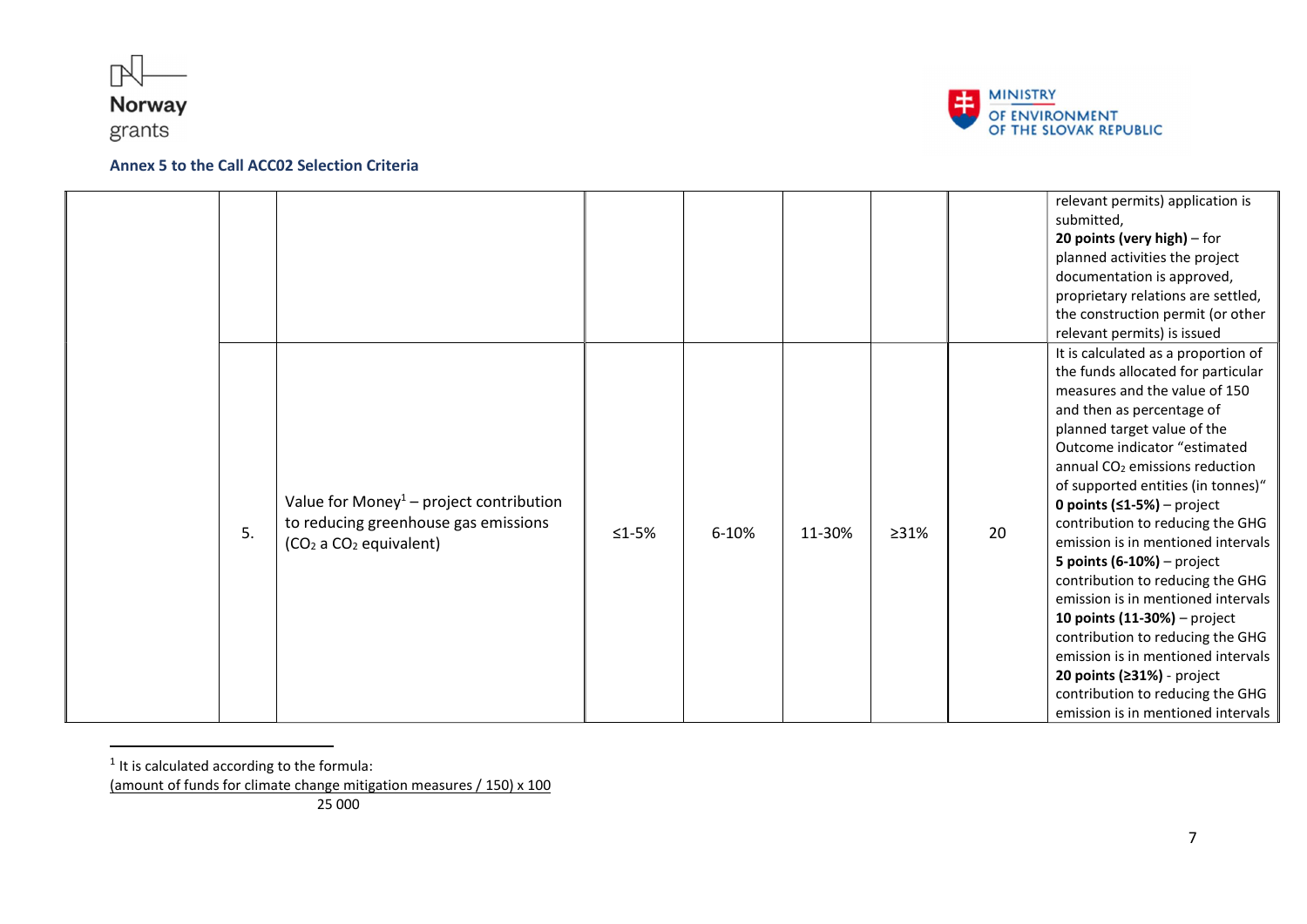



| 6. | Action plan meets the minimum<br>attributes set in the Call                                                                                | no   |           | yes     |      | 10 | <b>0 points (no)</b> $-$ Action plan does<br>not include minimum attributes<br>in line with the Annex 3 to the<br>Call<br>10 points (yes) - Action plan<br>includes minimum attributes in<br>line with the Annex 3 to the Call                                                                                                                                                                                                                                                                                                                                                                                                                                                                    |
|----|--------------------------------------------------------------------------------------------------------------------------------------------|------|-----------|---------|------|----|---------------------------------------------------------------------------------------------------------------------------------------------------------------------------------------------------------------------------------------------------------------------------------------------------------------------------------------------------------------------------------------------------------------------------------------------------------------------------------------------------------------------------------------------------------------------------------------------------------------------------------------------------------------------------------------------------|
| 7. | Comprehensiveness and diversity of<br>proposed measures for climate change<br>mitigation and adaptation in the<br>framework of the project | none |           | partial | high | 20 | <b>0 points (low)</b> - project includes<br>solitary, monotonous measures<br>without logical concentration in<br>the demarked territory and/or<br>measures that do not contribute<br>to climate change mitigation and<br>adaptation or are<br>counterproductive<br>10 points (partially) $-$ project<br>includes complementary<br>measures concentrated in the<br>demarked territory, that<br>complement each other (as<br>minimum 3 diverse measures.<br>There could be applied<br>combination of different sources<br>of funding in one project as well<br>20 points (high) - project<br>includes synergic measures<br>concentrated in demarked<br>territory (as minimum 3 diverse<br>measures) |
| 8  | Milestones are set logical in terms of<br>timeline and material terms                                                                      | no   | partially | yes     |      | 10 | <b>0 points (no)</b> - milestones are<br>defined in general, in timely<br>logical mismatch                                                                                                                                                                                                                                                                                                                                                                                                                                                                                                                                                                                                        |

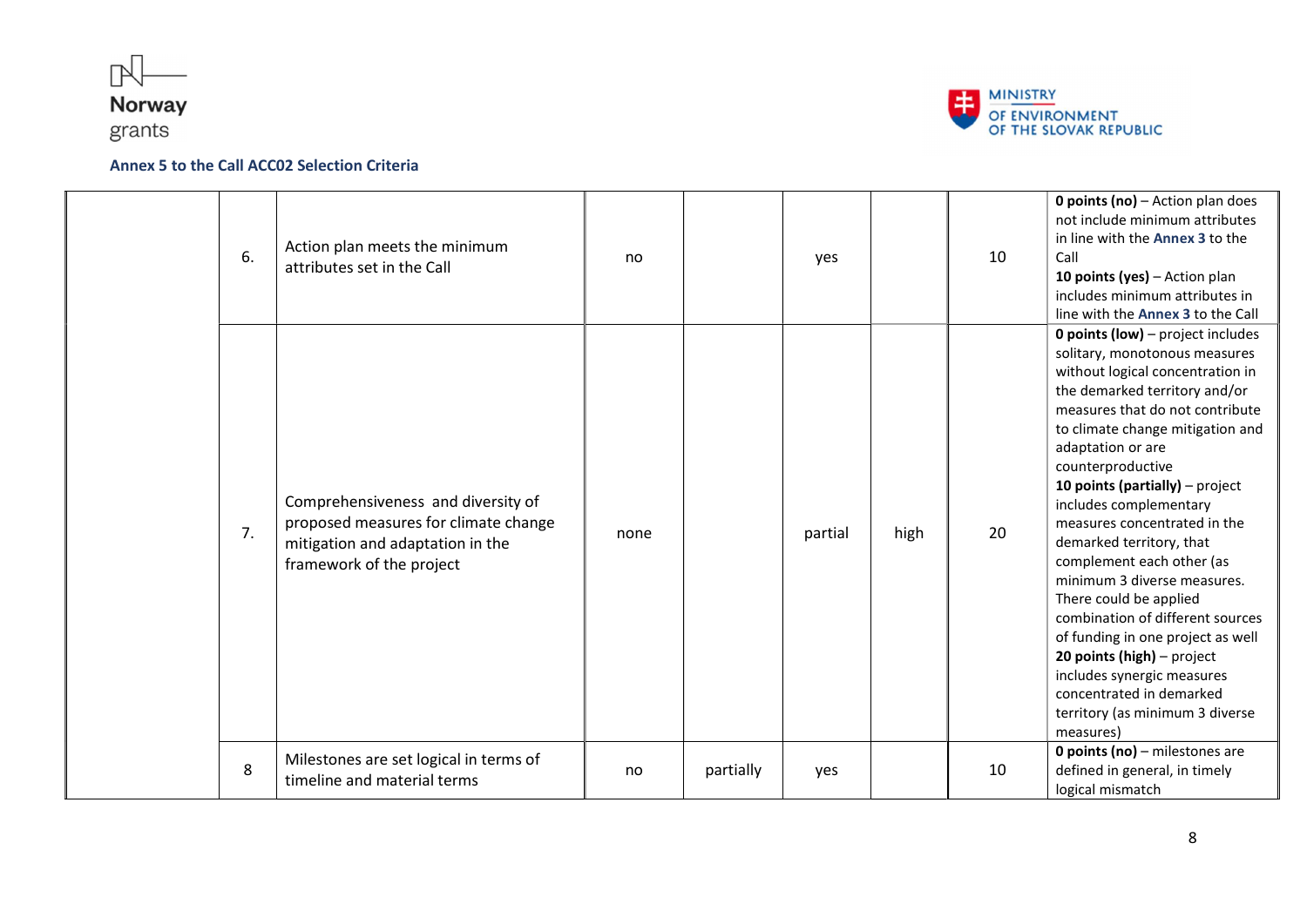





|    |                                       |    |           |     |    | 5 points (partially) - milestones     |
|----|---------------------------------------|----|-----------|-----|----|---------------------------------------|
|    |                                       |    |           |     |    | are defined logically and factually   |
|    |                                       |    |           |     |    | in relation to particular activities. |
|    |                                       |    |           |     |    | However, the timeline for the         |
|    |                                       |    |           |     |    | implementation is too optimistic      |
|    |                                       |    |           |     |    | (e.g. the public procurement,         |
|    |                                       |    |           |     |    | disregarding the construction         |
|    |                                       |    |           |     |    | season)                               |
|    |                                       |    |           |     |    | 10 points (yes) - milestones are      |
|    |                                       |    |           |     |    | defined logically and factually in    |
|    |                                       |    |           |     |    | relation to particular activities,    |
|    |                                       |    |           |     |    | sufficiently detailed, timeline for   |
|    |                                       |    |           |     |    | milestones is for particular          |
|    |                                       |    |           |     |    | activities realistic and feasible     |
|    |                                       |    |           |     |    | according to the nature of            |
|    |                                       |    |           |     |    | particular activities                 |
|    |                                       |    |           |     |    | <b>0 points (no)</b> - Communication  |
|    |                                       |    |           |     |    | plan does not include all             |
|    |                                       |    |           |     |    | mandatory activities, financial       |
|    |                                       |    |           |     |    | allocation for communication          |
|    |                                       |    |           |     |    | activities is clearly                 |
|    |                                       |    |           |     |    | underestimated, timeline is vague     |
|    | Promotion of the project is set       |    |           |     |    | 5 points (partially) $-$              |
| 9. | sufficiently with regard to mandatory | no | partially | yes | 10 | Communication plan includes           |
|    | attributes, timeline and financial    |    |           |     |    | minimum scope of mandatory            |
|    | allocation                            |    |           |     |    | activities, corresponding financial   |
|    |                                       |    |           |     |    | allocation for communication          |
|    |                                       |    |           |     |    | activities and logical timeline       |
|    |                                       |    |           |     |    | 10 points (yes) - Communication       |
|    |                                       |    |           |     |    | plan includes activities beyond       |
|    |                                       |    |           |     |    | the scope of mandatory activities,    |
|    |                                       |    |           |     |    | corresponding financial allocation    |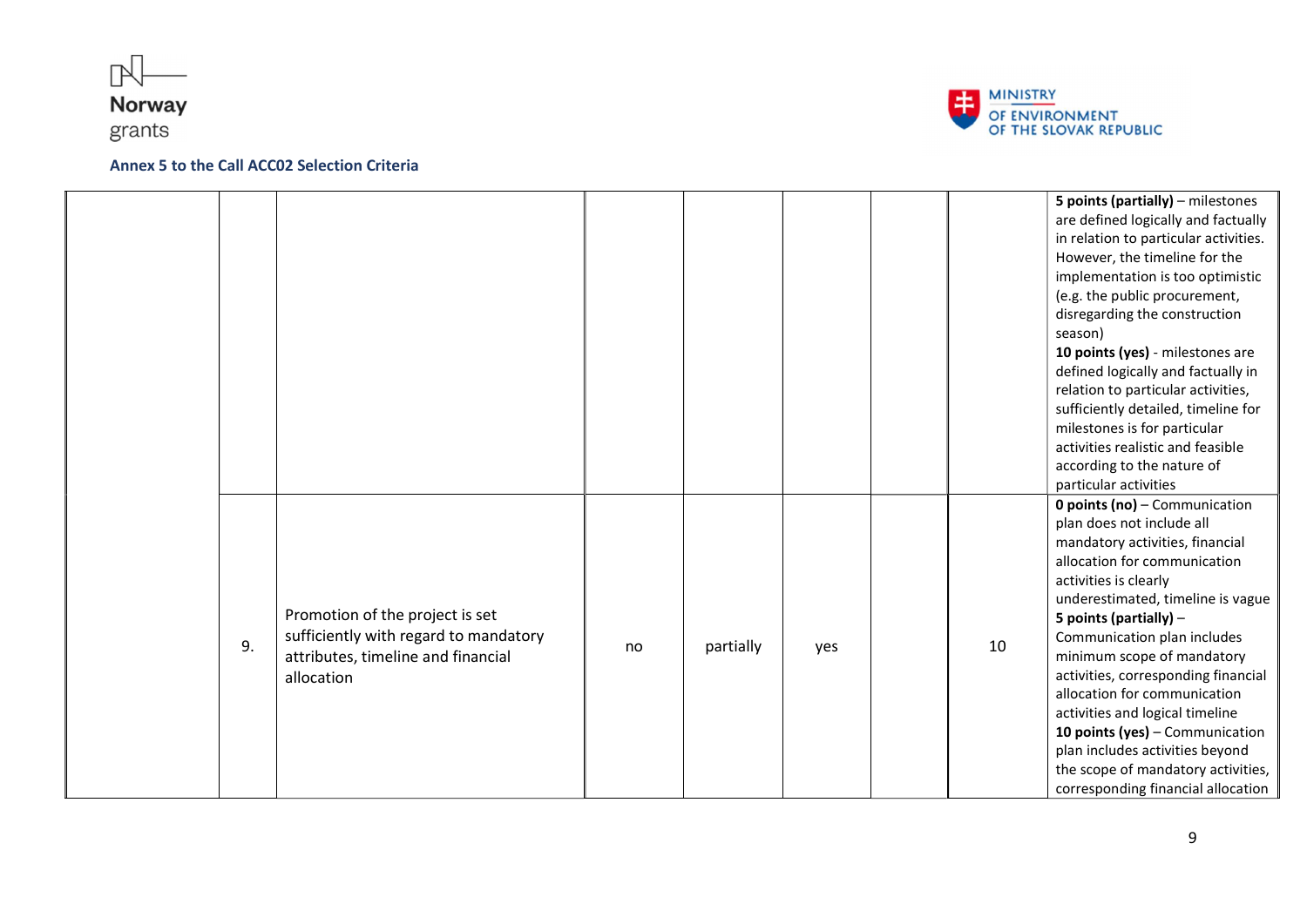



|                  |     |                                                                                                                                               |      |                                   |      |     | for communication activities,<br>logical timeline and allocated<br>staff                                                                                                                                                                                                                                                                                                                                                                                                                                                                                                                                 |
|------------------|-----|-----------------------------------------------------------------------------------------------------------------------------------------------|------|-----------------------------------|------|-----|----------------------------------------------------------------------------------------------------------------------------------------------------------------------------------------------------------------------------------------------------------------------------------------------------------------------------------------------------------------------------------------------------------------------------------------------------------------------------------------------------------------------------------------------------------------------------------------------------------|
|                  |     |                                                                                                                                               |      | subtotal for evaluated area       |      | 120 |                                                                                                                                                                                                                                                                                                                                                                                                                                                                                                                                                                                                          |
|                  |     |                                                                                                                                               |      | minimum required number of points |      | 60  |                                                                                                                                                                                                                                                                                                                                                                                                                                                                                                                                                                                                          |
| <b>Financial</b> | 10. | Requested project costs are appropriate<br>and eligible                                                                                       | ≤50% | $51 - 74%$                        | 275% | 10  | 0 points ( $\leq$ 50%) – more than 50%<br>of requested project costs are<br>without clear link to planned<br>activities (they are not well<br>specified), or budget contains<br>also non-eligible costs<br>5 points $(51 - 74%)$ – Requested<br>project costs in the defined range<br>are clearly and in appropriate<br>manner linked to project<br>activities (they are relatively well<br>specified)<br>10 points (≥75%) - 75% or more<br>than 75% of requested project<br>costs are clearly, directly and in<br>appropriate manner linked to<br>planned activities (they are very<br>well specified). |
|                  | 11. | The unit prices are proportionate and<br>correspond to the usual prices in the<br>market or are comparable with costs for<br>similar projects | ≤50% | $51 - 74%$                        | 275% | 10  | <b>0 points (<math>50\%</math>)</b> – less than 50%<br>of unit prices defined in the<br>budget can be evaluated as<br>proportionate (e.g. by market<br>review) and reasonable<br>5 points $(51 - 74%)$ – unit prices<br>defined in the defined range can<br>be evaluated as proportionate                                                                                                                                                                                                                                                                                                                |

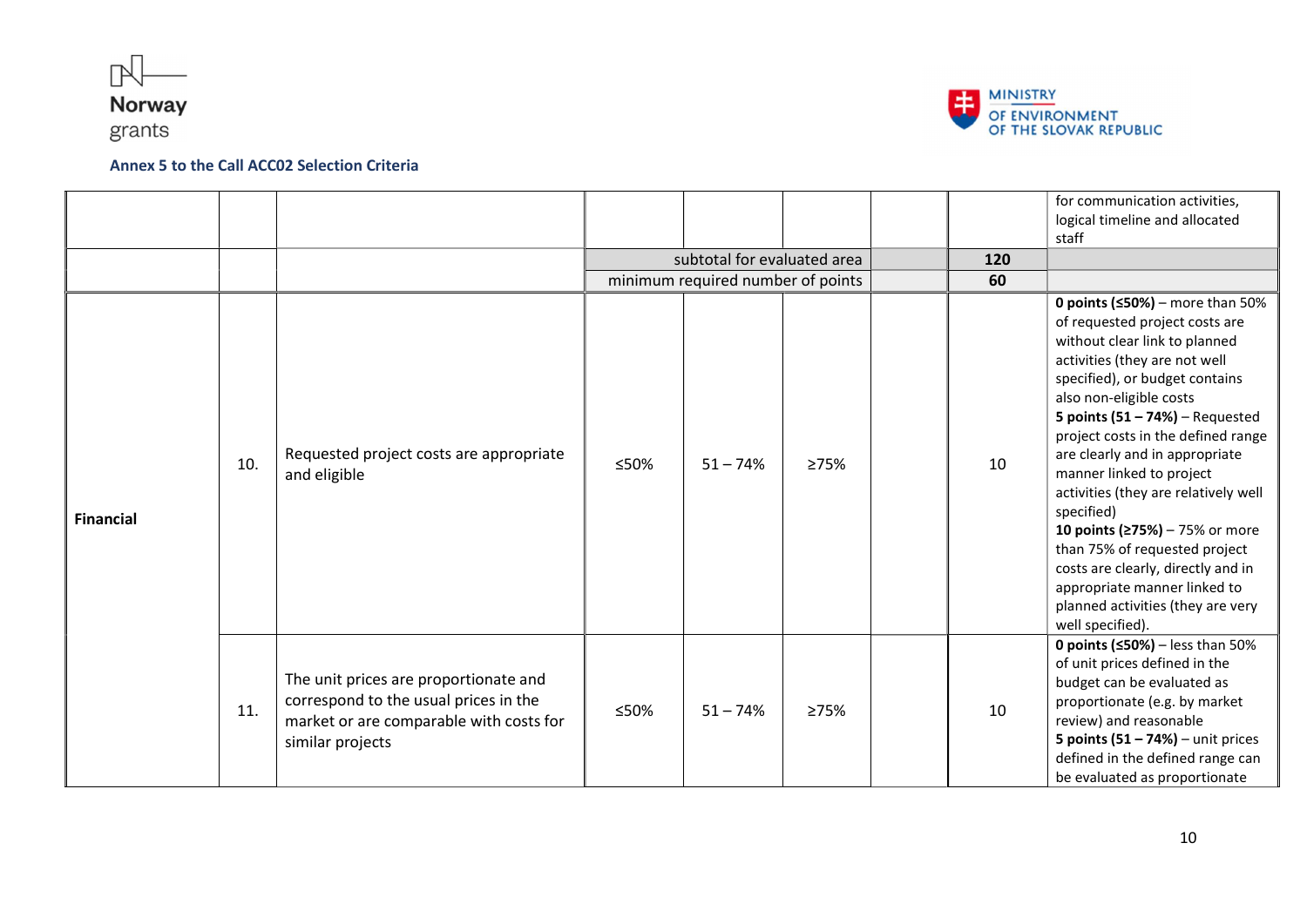





|                |     |                                                                                                                                                          |    |                                   |     |    | (e.g. by market review) and<br>reasonable.<br>10 points (≥75%) – 75% and more<br>of unit prices defined in the<br>budget can be evaluated as<br>proportionate (e.g. by market<br>review) and reasonable                                                                                                                                                                                                              |
|----------------|-----|----------------------------------------------------------------------------------------------------------------------------------------------------------|----|-----------------------------------|-----|----|----------------------------------------------------------------------------------------------------------------------------------------------------------------------------------------------------------------------------------------------------------------------------------------------------------------------------------------------------------------------------------------------------------------------|
|                | 12. | The applicant clearly declares resources<br>to cover the cost of maintaining the<br>project results throughout the period of<br>project's sustainability | no |                                   | yes | 10 | <b>0 points (no)</b> $-$ the project<br>sustainability is described in a<br>declaratory manner, the planned<br>costs are vague, the sources of<br>funding cannot be considered as<br>credible.<br>10 points (yes) $-$ the project<br>sustainability is described clearly<br>and in detail, the planned costs<br>are rational, the sources of<br>funding is considered as credible.                                   |
|                |     |                                                                                                                                                          |    | subtotal for evaluated area       |     | 30 |                                                                                                                                                                                                                                                                                                                                                                                                                      |
|                |     |                                                                                                                                                          |    | minimum required number of points |     | 20 |                                                                                                                                                                                                                                                                                                                                                                                                                      |
| Administrative | 13. | The applicant has sufficiency of<br>administrative capacities for project<br>management                                                                  | no | yes                               |     | 5  | <b>0 points (no)</b> $-$ the applicant does<br>not have within its structure the<br>administrative capacities to<br>manage the project, including the<br>share of responsibilities between<br>specific working positions. Project<br>management in external form is<br>only declaratory, the<br>requirements for project<br>management are vague<br>5 points (yes) $-$ the applicant has<br>within its structure the |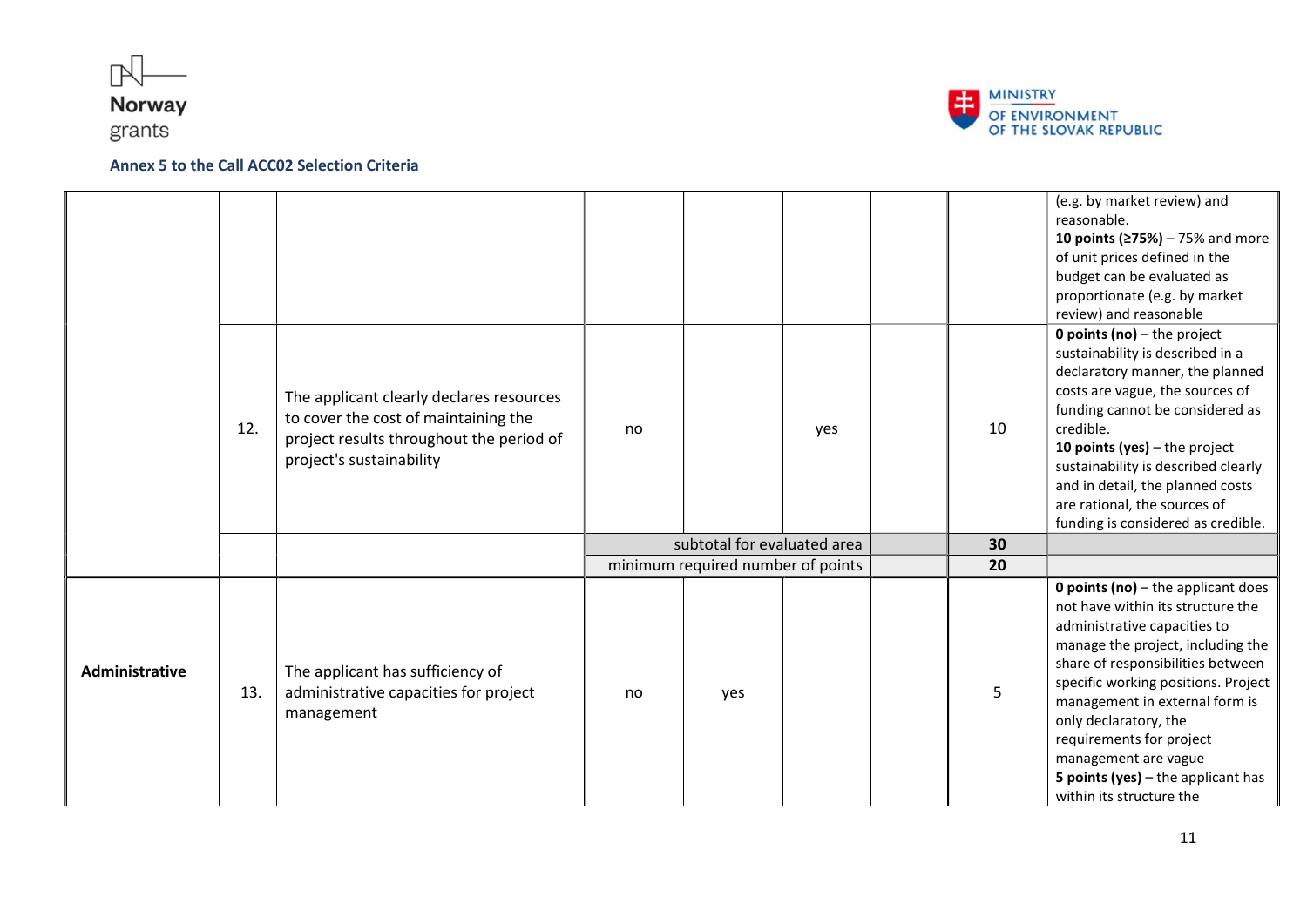





|     |                                                                                                                      |    |           |     |    | administrative capacities to<br>manage the project, including the<br>share of responsibilities between<br>specific working positions. In case<br>of external project management<br>the requirements are clearly<br>specified including reasonable<br>(not-overestimated) financial<br>costs                                                                                                                                                                                                                                                                                                                                                                                                                                                                       |
|-----|----------------------------------------------------------------------------------------------------------------------|----|-----------|-----|----|-------------------------------------------------------------------------------------------------------------------------------------------------------------------------------------------------------------------------------------------------------------------------------------------------------------------------------------------------------------------------------------------------------------------------------------------------------------------------------------------------------------------------------------------------------------------------------------------------------------------------------------------------------------------------------------------------------------------------------------------------------------------|
| 14. | The risks are defined and risk<br>management involves reasonable<br>measures for risks elimination and<br>mitigation | no | partially | yes | 10 | 0 points (no) - risks are described<br>in vague manner, not considering<br>the specificities of project<br>activities or of the<br>applicant/partner. There is not<br>clear link/effectiveness between<br>defined risks and response<br>(reaction) to risk<br>5 points (partially) - risks are<br>described in a sufficiently clear,<br>unambiguous and relevant<br>manner in relation to the planned<br>activities. There is an immediate<br>link between the risk response<br>and its description. However,<br>other risks may also be<br>considered, taking into account<br>the specificities of the project or<br>of the applicant/partner or<br>external factors.<br>10 points (yes) - risks are<br>described in clearly,<br>unambiguously and appropriately |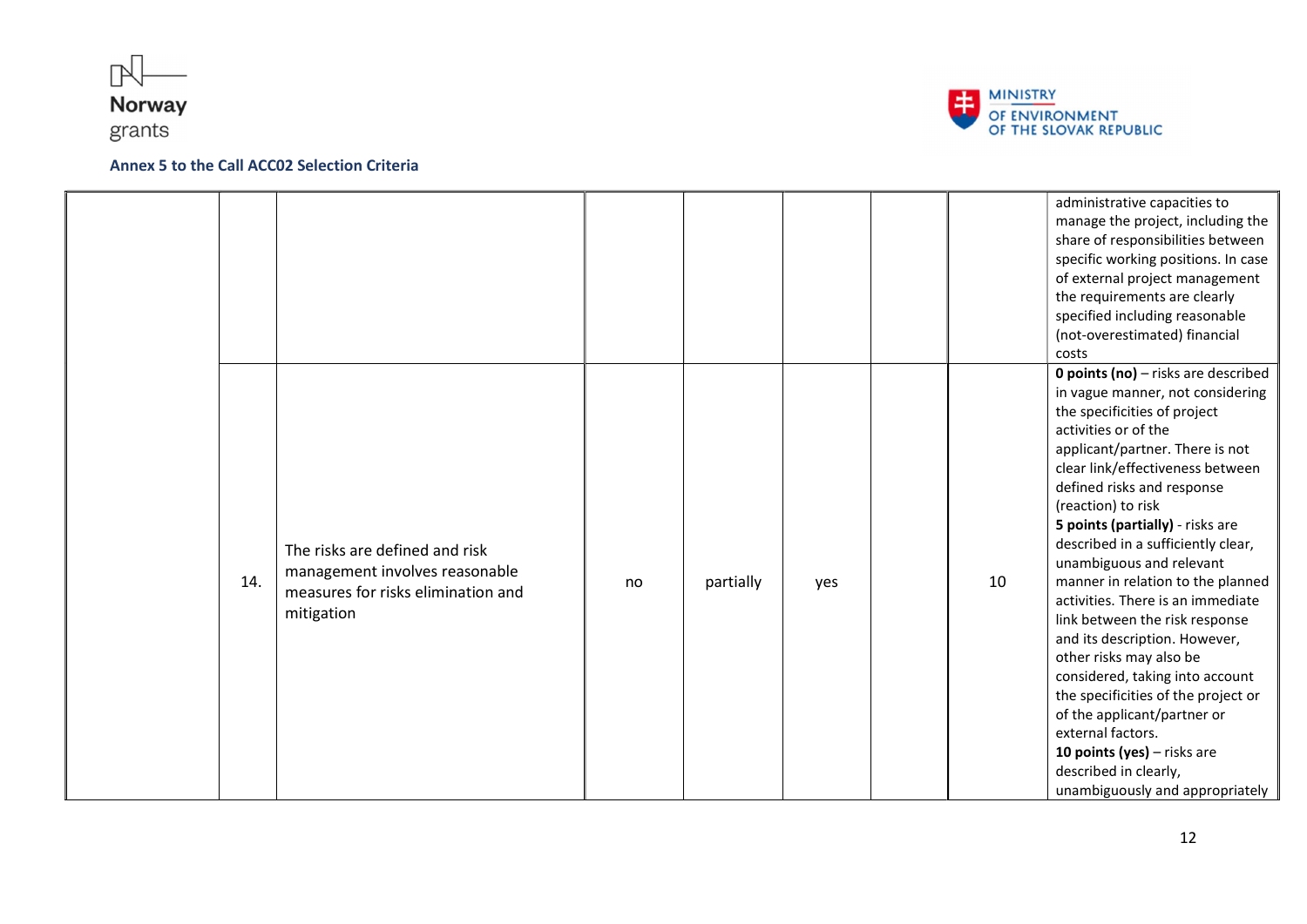



|                  |     |                                                                            |                                   | subtotal for evaluated area       |      | 15       | in relation to the planned<br>activities, specificities of the<br>project or of the<br>applicant/partner. There is a<br>direct link between the risk<br>response and its description.                                                                                                                                                                        |
|------------------|-----|----------------------------------------------------------------------------|-----------------------------------|-----------------------------------|------|----------|--------------------------------------------------------------------------------------------------------------------------------------------------------------------------------------------------------------------------------------------------------------------------------------------------------------------------------------------------------------|
| <b>Bilateral</b> | 15. | The entities from Norway are involved in<br>the project as partners        | no                                | minimum required number of points | yes  | 10<br>10 | <b>0 points (no)</b> $-$ The applicant<br>does not plan/declare any project<br>partnership with the subjects<br>from Norway<br>10 points (yes) - The applicant<br>clearly plans project partnership<br>with the entity from Norway<br>including detail information on<br>partners, description of their<br>roles and submission of<br>partnership statement. |
|                  | 16. | The level of Involvement of project<br>partners from Norway in the project | none                              | low                               | high | 10       | 0 points (none) - there is no<br>participation of subjects from<br>Norway<br>5 points (low) - the subjects from<br>Norway will participate the<br>events/actions within the project<br>as lecturers/speakers<br>10 points (high) - the subjects<br>from Norway are directly linked<br>to project preparation and/or<br>realisation of individual activities  |
|                  |     |                                                                            | subtotal for evaluated area       |                                   |      | 20       |                                                                                                                                                                                                                                                                                                                                                              |
|                  |     |                                                                            | minimum required number of points |                                   |      | N/A      |                                                                                                                                                                                                                                                                                                                                                              |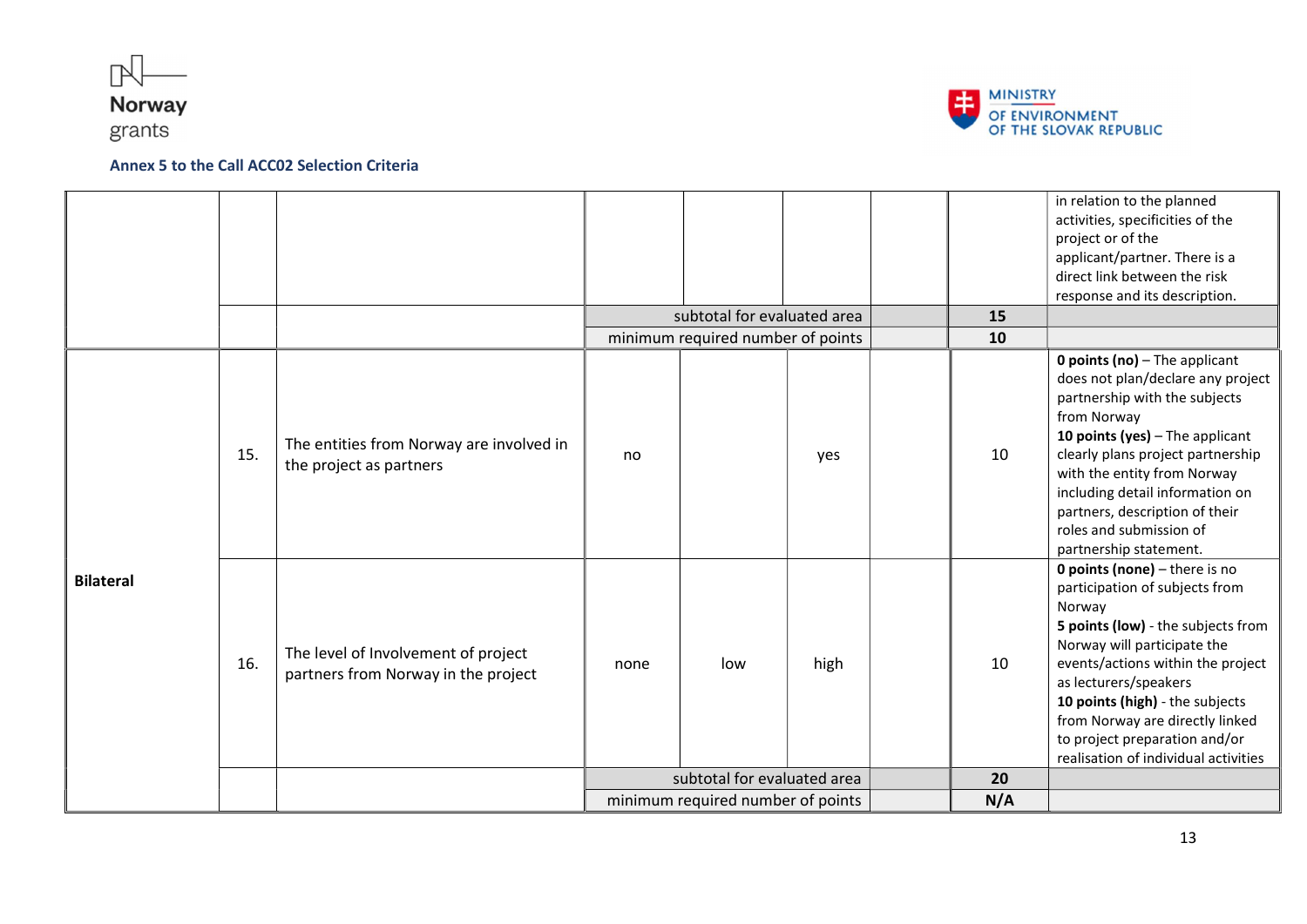

-



### Annex 5 to the Call ACC02 Selection Criteria

| <b>Bonus</b> | 17.  | Project contains the activities supporting<br>the development of smart cities<br>(according to the definition applied in the<br>European Innovation Partnership - Smart<br>Cities and Communities) <sup>2</sup> | no | ves | 5 | <b>0 points (no)</b> $-$ project does not<br>contain the activities/elements<br>supporting the development of<br>smart cities<br>5 points (yes) - project contains<br>the activities/elements<br>supporting the development of<br>smart cities                                                                                                                        |
|--------------|------|-----------------------------------------------------------------------------------------------------------------------------------------------------------------------------------------------------------------|----|-----|---|-----------------------------------------------------------------------------------------------------------------------------------------------------------------------------------------------------------------------------------------------------------------------------------------------------------------------------------------------------------------------|
|              | 18.  | Project plans to build infrastructure to<br>support e-mobility                                                                                                                                                  | no | yes |   | <b>0 points (no)</b> – project does not<br>plan to build infrastructure to<br>support e-mobility<br>5 points (yes) – project plans to<br>build infrastructure to support e-<br>mobility                                                                                                                                                                               |
|              | 18.1 | Planned infrastructure to support e-<br>mobility includes charging stations with<br>electricity generated from local<br>renewable energy resources                                                              | no | yes | 5 | <b>0 points (no)</b> $-$ planned<br>infrastructure to support e-<br>mobility doesn't include charging<br>stations with electricity<br>generated from local renewable<br>energy resources<br>5 points (yes) - planned<br>infrastructure to support e-<br>mobility includes charging<br>stations with electricity<br>generated from local renewable<br>energy resources |
|              | 19.  | Project contains/plans specific activities<br>for vulnerable groups of inhabitants<br>towards climate change manifestations                                                                                     | no | yes | 5 | <b>0 points (no)</b> $-$ project does not<br>contain/plan specific activities on<br>climate change mitigation and/or                                                                                                                                                                                                                                                  |

<sup>2</sup> https://ec.europa.eu/info/eu-regional-and-urban-development/topics/cities-and-urban-development/city-initiatives/smart-cities\_en#european-innovation-partnershipon-smart-cities-and-communities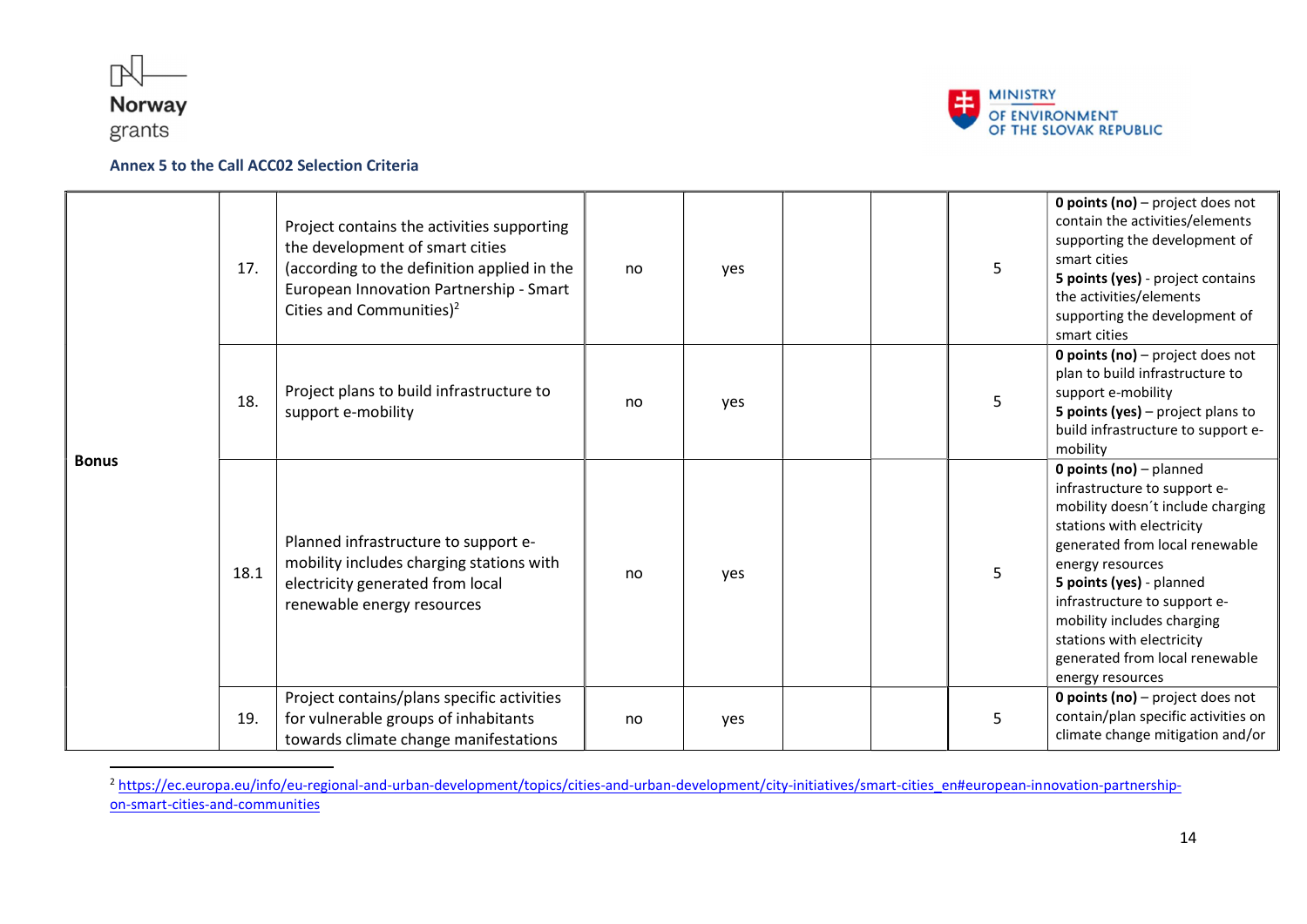



|     |                                                                                                                                                                                              | Minimum required total number of points: |     |    | 90  |   |                                                                                                                                                                                                                                                                                                                                                                                                                                                                                                                                                                                                                         |
|-----|----------------------------------------------------------------------------------------------------------------------------------------------------------------------------------------------|------------------------------------------|-----|----|-----|---|-------------------------------------------------------------------------------------------------------------------------------------------------------------------------------------------------------------------------------------------------------------------------------------------------------------------------------------------------------------------------------------------------------------------------------------------------------------------------------------------------------------------------------------------------------------------------------------------------------------------------|
|     |                                                                                                                                                                                              | <b>Maximum total number of points:</b>   |     |    | 210 |   |                                                                                                                                                                                                                                                                                                                                                                                                                                                                                                                                                                                                                         |
|     |                                                                                                                                                                                              | minimum required number of points        |     |    | N/A |   |                                                                                                                                                                                                                                                                                                                                                                                                                                                                                                                                                                                                                         |
|     |                                                                                                                                                                                              | subtotal for evaluated area              |     | 25 |     |   |                                                                                                                                                                                                                                                                                                                                                                                                                                                                                                                                                                                                                         |
| 20. | Project plans measures on climate<br>change mitigation/adaptation which<br>contribute to provision of sustainable<br>ecosystem services and biodiversity<br>support in the urban environment | no                                       | yes |    |     | 5 | groups of inhabitants<br><b>0 points (no)</b> - measures are<br>without contribution to increased<br>quality of ecosystem services in<br>the urban environment or<br>biodiversity support (e.g. solitaire<br>planting in the form of decorative<br>greenery, planting alien tree<br>species, planting invasive species)<br>5 points (yes) - measures<br>contribute to increased quality of<br>ecosystem services in the urban<br>environment or biodiversity<br>support (e.g. spatially integrated<br>planting of non-invasive species,<br>interconnection of the elements<br>of blue and green infrastructure<br>etc.) |
|     | (children, chronic patients, older<br>generation, socially isolated people)                                                                                                                  |                                          |     |    |     |   | adaptation designed for one of<br>the most vulnerable groups of<br>inhabitants<br>5 points (yes) - project<br>contains/plans specific activities<br>on climate change mitigation<br>and/or adaptation designed for<br>one of the most vulnerable                                                                                                                                                                                                                                                                                                                                                                        |